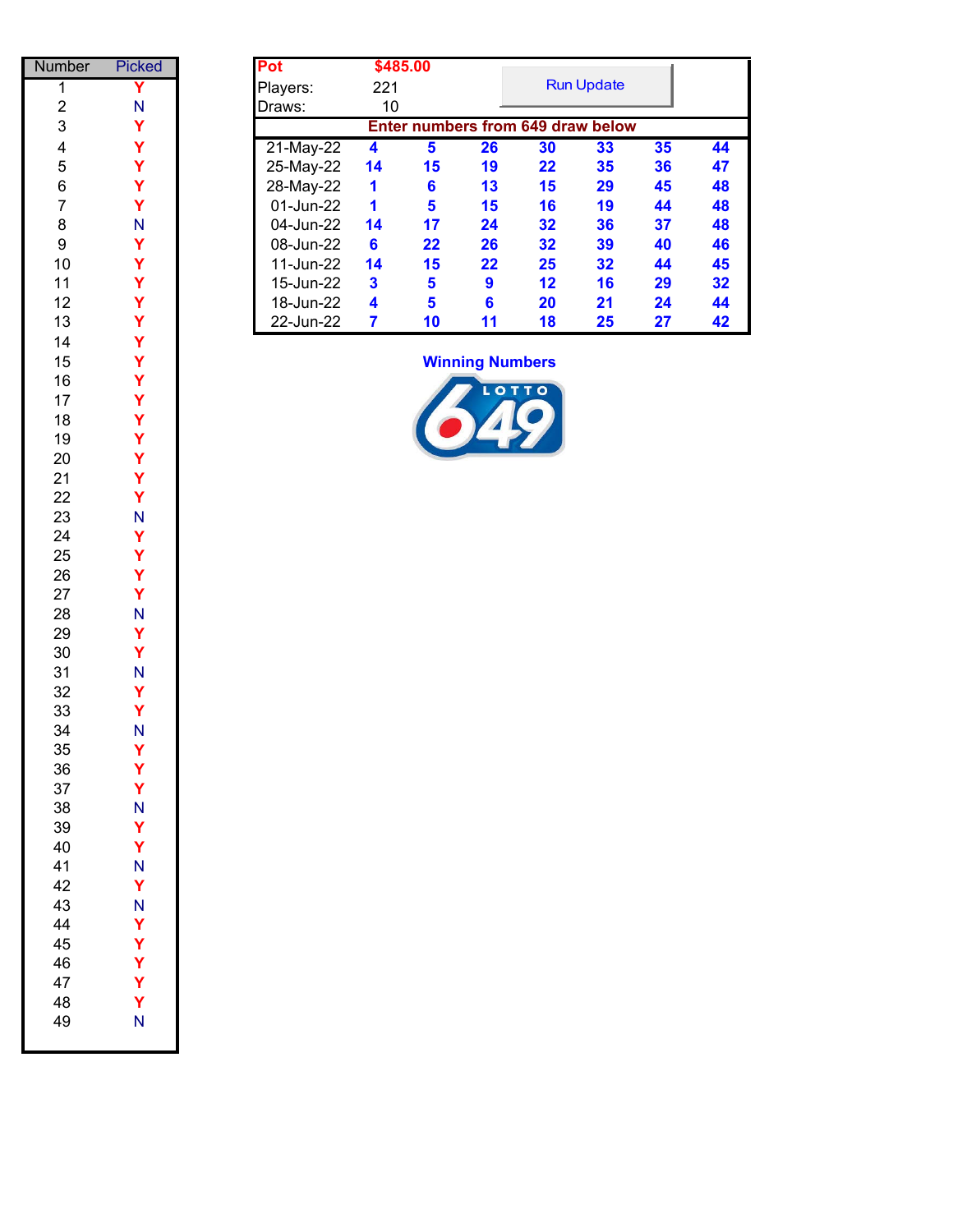| Ref_no | <b>Name</b>                     |                          |                          |                         |                       | <b>Numbers</b>  |                  |                 |                 |                 |                 | Count            |
|--------|---------------------------------|--------------------------|--------------------------|-------------------------|-----------------------|-----------------|------------------|-----------------|-----------------|-----------------|-----------------|------------------|
| 3      | <b>Adam Brown Entry 3</b>       |                          | 5                        | 40                      | 15                    | 20              | 25               | 30              | 35              | 40              | 45              | 10               |
| 25     | Beth & Jim Entry 3              |                          |                          | $\boldsymbol{9}$        | 15                    | 18              | 22               | 27              | 32              | 33              | 40              | 10               |
| 37     | <b>Bob Sherrard Entry 3</b>     |                          |                          | 40                      | 12                    | 18              | $\overline{20}$  | 29              | 32              | 42              | 45              | 10               |
| 56     | Dale Parkhill Entry 1           |                          |                          | $\overline{11}$         | $\overline{12}$       | $\overline{18}$ | 19               | 20              | 45              | 47              | 48              | 10               |
| 67     | Doreen Tait Entry 3             |                          | $\overline{\mathcal{F}}$ | 14                      | 16                    | $\overline{17}$ | $\overline{24}$  | 26              | 27              | $\overline{36}$ | 46              | 10               |
| 75     | <b>Ernie Rookard Entry 2</b>    |                          | $\Omega$                 | 12                      | 13                    | 15              | 17               | 18              | 22              | $\overline{27}$ | 32              | 10               |
| 92     | Harry M Entry 1                 |                          |                          | $\boldsymbol{Q}$        | $\overline{12}$       | 15              | 26               | 27              | 32              | 39              | 46              | 10               |
| 105    | <b>Jane A Entry 1</b>           |                          |                          | 40                      | 16                    | 18              | 19               | 26              | 32              | $\overline{39}$ | 48              | 10               |
| 109    | Jane Buck Entry 2               |                          |                          |                         | $\mathbf{9}$          | 40              | 13               | 16              | $\overline{19}$ | 21              | 29              | 10               |
| 114    | Jill & David Logan Entry 1      |                          | $\mathbf{Q}$             | $\overline{11}$         | $\overline{13}$       | $\overline{19}$ | $\overline{22}$  | 29              | 36              | 44              | 47              | 10               |
| 120    | Jon Entry 1                     |                          | $\Omega$                 | 13                      | 17                    | 21              | 27               | 29              | 32              | 42              | 45              | 10               |
| 145    | Mae&Rob Leblanc Entry 1         |                          |                          | $\mathbf{9}$            | 25                    | 27              | 30               | 33              | 40              | 45              | 48              | 10               |
| 152    | Marlene Bordage Entry 1         |                          | $\overline{\mathcal{F}}$ | $\boldsymbol{9}$        | $\overline{11}$       | 13              | $\overline{14}$  | 17              | 42              | 45              | 48              | 10               |
| 173    | Mitch Entry 1                   | $\overline{\mathcal{F}}$ | 14                       | 17                      | 21                    | 22              | 26               | 30              | 36              | 40              | 45              | 10               |
| 180    | <b>Nick Munn Entry 2</b>        |                          | 40                       | 14                      | $\overline{18}$       | $\overline{19}$ | $\overline{24}$  | 26              | 32              | 42              | 47              | 10               |
| 195    | <b>Steve T Entry 1</b>          |                          |                          | $\mathbf{Q}$            | 40                    | 13              | 17               | 2 <sub>1</sub>  | 25              | 29              | 30              | 10               |
| 206    | Terry Dickson Entry 3           | $\overline{7}$           | $\overline{10}$          | $\overline{13}$         | 22                    | 25              | 27               | 33              | $\overline{37}$ | 44              | 47              | 10               |
| 209    | The Gambler Entry 3             | $\overline{11}$          | 18                       | 2 <sub>1</sub>          | $\overline{27}$       | 36              | $\overline{39}$  | 42              | 44              | 45              | 46              | 10               |
| 215    | Val L Entry 3                   |                          |                          | $\overline{9}$          | $\overline{11}$       | 13              | 15               | 20              | 22              | 36              | 48              | 10               |
| 217    | Wade & Judy Entry 2             |                          |                          | $\overline{5}$          | $\boldsymbol{\theta}$ | $\overline{9}$  | $\overline{17}$  | 2 <sub>1</sub>  | $\overline{35}$ | 42              | 48              | 10               |
| 5      | <b>Al Titus Entry 2</b>         |                          |                          | $\Omega$                | $\overline{10}$       | $\overline{14}$ | 22               | 24              | 41              | 44              | 48              | 9                |
| 10     | Andrea & Wayne Entry 1          |                          |                          | $\boldsymbol{9}$        | $\overline{12}$       | $\overline{13}$ | $\overline{15}$  | 24              | $\overline{29}$ | 46              | 49              | 9                |
| 13     | Andrew B. Entry                 |                          | $\overline{\mathbf{3}}$  | $\overline{\mathbf{5}}$ | $\overline{14}$       | 17              | $\overline{21}$  | 26              | 34              | $\overline{35}$ | 42              | 9                |
| 17     | <b>Arthur Landry Entry 1</b>    |                          | 40                       | 12                      | 19                    | 23              | 25               | 33              | 35              | 42              | 48              | 9                |
| 22     | Ben & Kathy Entry 3             | 40                       | $\overline{11}$          | 14                      | 16                    | 22              | 26               | 31              | 32              | 46              | 48              | 9                |
| 28     | Bill & Donna Hawco Entry 3      |                          |                          | $\overline{z}$          | 16                    | 21              | 27               | 35              | 38              | 45              | 48              | 9                |
| 30     | <b>Bill A Entry 2</b>           | $\overline{10}$          | $\overline{17}$          | 27                      | $\overline{30}$       | 33              | $\overline{39}$  | 42              | 46              | 48              | 49              | 9                |
| 40     | Carol Spencer Entry 3           |                          |                          | 17                      | 19                    | 26              | 29               | 33              | 34              | $\overline{37}$ | 48              | 9                |
| 41     | <b>Carter Laing Entry 1</b>     |                          |                          | 8                       | 40                    | 12              | 18               | 20              | 21              | 22              | 36              | 9                |
| 43     | <b>Carter Laing Entry 3</b>     | $\overline{2}$           |                          | 18                      | 25                    | 30              | 33               | 35              | 39              | 45              | 47              | 9                |
| 44     | <b>CAS Entry 1</b>              | $\overline{11}$          | 12                       | $\overline{14}$         | 15                    | $\overline{17}$ | 22               | 30              | 31              | 36              | 44              | 9                |
| 48     | Cathy & Les Entry 2             | $\mathbf{Q}$             | $\overline{14}$          | 17                      | $\overline{21}$       | $\overline{24}$ | 29               | $\overline{33}$ | $\overline{36}$ | 42              | 49              | 9                |
| 57     | Dale Parkhill Entry 2           | $\overline{\mathbf{3}}$  | $\boldsymbol{9}$         | 12                      | 21                    | 25              | 34               | 35              | 42              | 44              | 47              | 9                |
| 58     | Dale Parkhill Entry 3           |                          | $\overline{\mathcal{F}}$ | 15                      | $\overline{19}$       | 20              | 23               | 32              | 33              | 40              | 45              | 9                |
| 60     | Danny Armstrong Entry 2         |                          | $\overline{z}$           | $\overline{14}$         | 24                    | 27              | 29               | 32              | 35              | 27<br>ᡨ         | 43              | q                |
| 62     | Debbie Ferguson Entry 1         |                          | $\overline{2}$           | $\overline{\mathbf{3}}$ | $\overline{14}$       | $\overline{18}$ | 19               | 24              | 22              | $\overline{26}$ | 30              | 9                |
| 71     | <b>Elaine Tilley Entry 1</b>    |                          | $\overline{2}$           |                         |                       |                 | $\overline{10}$  | 12              | 13              | 15              | $\overline{21}$ | 9                |
| 74     | <b>Ernie Rookard Entry 1</b>    |                          | $\overline{2}$           |                         |                       |                 | $\boldsymbol{9}$ | $\overline{14}$ | 19              | 24              | 29              | 9                |
| 76     | Ernie Rookard Entry 3           |                          | $\overline{\mathcal{F}}$ | 12                      | 13                    | 18              | $\overline{19}$  | 23              | 26              | 29              | 44              | $\boldsymbol{9}$ |
| 78     | Fernand P Entry 2               |                          | $\overline{\mathcal{F}}$ | 13                      | 20                    | 24              | 29               | 35              | 40              | 43              | 47              | 9                |
| 79     | Fernand P Entry 3               |                          | $\overline{12}$          | $\overline{19}$         | $\overline{24}$       | 26              | 27               | 35              | 40              | 44              | 49              | 9                |
| 85     | <b>Freeze Entry 3</b>           |                          |                          | 12                      | $\overline{14}$       | 18              | 23               | 33              | $\overline{35}$ | $\overline{39}$ | 44              | $\boldsymbol{9}$ |
| 91     | <b>Gerry F Entry 3</b>          |                          |                          | 12                      | $\overline{15}$       | $\overline{19}$ | 2 <sub>1</sub>   | 25              | 31              | 36              | 37              | 9                |
| 94     | Harry M Entry 3                 |                          |                          |                         | $\overline{15}$       | $\overline{19}$ | 23               | 35              | 40              | 44              | 48              | 9                |
| 97     | Heidi Entry 3                   |                          |                          | $\mathbf{Q}$            | 13                    | 15              | 18               | 22              | 26              | 32              | 34              | 9                |
| 111    | Janice Monteith Entry 1         | $\overline{2}$           |                          | $\overline{11}$         | $\overline{12}$       | 13              | 17               | 18              | 22              | 24              | 25              | 9                |
| 112    | Janice Monteith Entry 2         |                          | $\mathbf{Q}$             | 13                      | $\overline{15}$       | $\overline{18}$ | $\overline{21}$  | 30              | $\overline{32}$ | $\overline{36}$ | 43              | 9                |
| 118    | <b>Joel Fitzpatrick Entry 2</b> |                          | $\overline{11}$          | 12                      | 13                    | 16              | 17               | 25              | 28              | 29              | 33              | 9                |
| 122    | Jon Entry 3                     |                          | 40                       | 44                      | 15                    | 16              | 18               | 31              | 36              | 42              | 46              | 9                |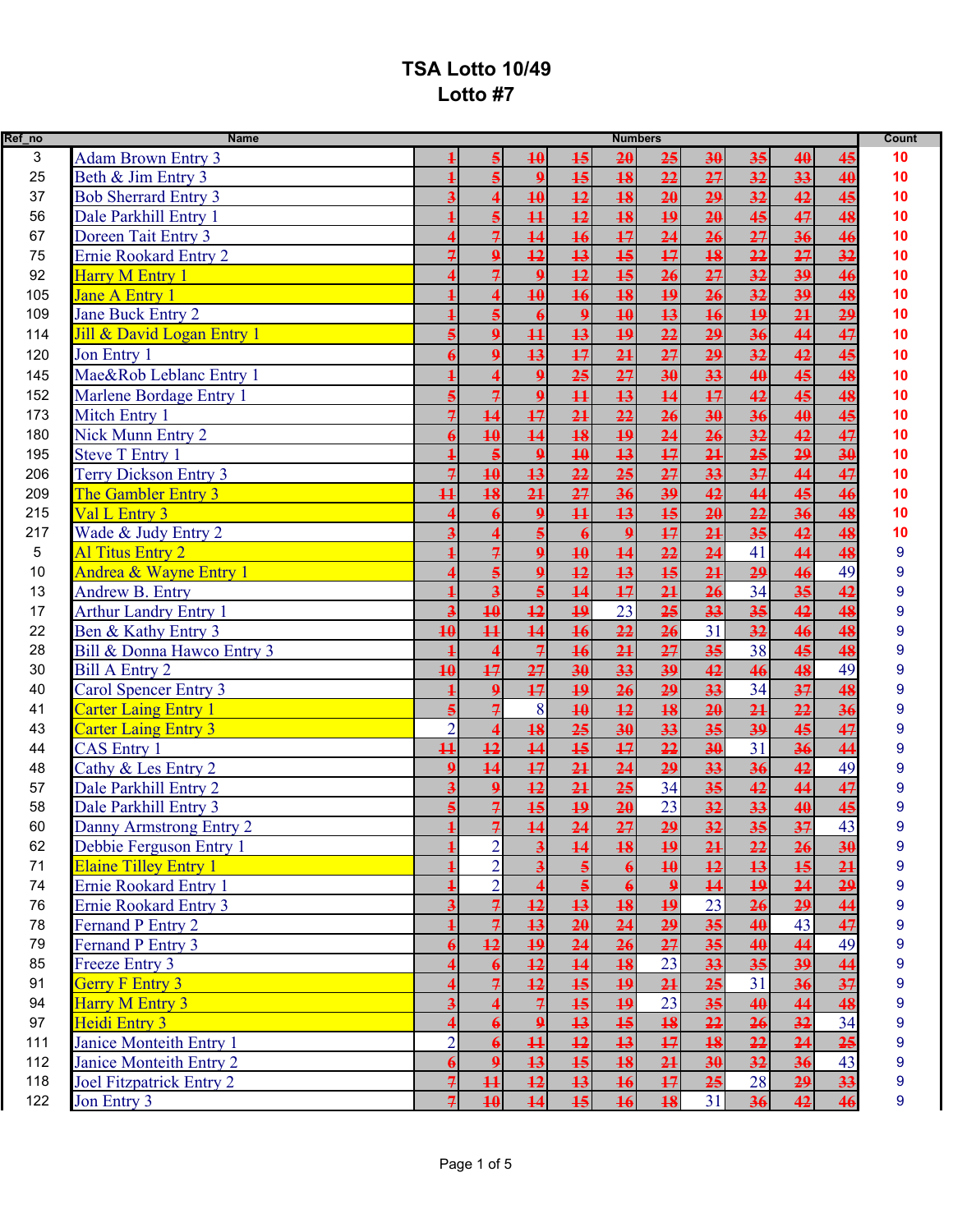| Ref_no                  | <b>Name</b>                   |                | <b>Numbers</b>          |                         |                          |                         |                 |                 | <b>Count</b>               |                 |                |   |
|-------------------------|-------------------------------|----------------|-------------------------|-------------------------|--------------------------|-------------------------|-----------------|-----------------|----------------------------|-----------------|----------------|---|
| 125                     | Kay Fitzgerald Entry 3        |                | $\overline{12}$         | 16                      | 20                       | 24                      | 28              | 32              | 36                         | 40              | 48             | 9 |
| 126                     | Katrina Entry 1               |                |                         | $\Omega$                | 40                       | $\overline{18}$         | 26              | 27              | 29                         | $\overline{38}$ | 39             | 9 |
| 127                     | Katrina Entry 2               |                | $\overline{10}$         | 14                      | 18                       | $\overline{22}$         | 26              | 32              | 38                         | 44              | 45             | 9 |
| 128                     | Katrina Entry 3               |                | 17                      | $\overline{19}$         | $\overline{22}$          | $\overline{24}$         | 32              | $\overline{34}$ | 37                         | $\overline{39}$ | 48             | 9 |
| 130                     | Kdow Entry 2                  |                |                         | 14                      | 17                       | 25                      | 27              | 33              | 37                         | 44              | 49             | 9 |
| 134                     | Ken Nice Entry 3              |                | $\overline{10}$         | 13                      | 18                       | 22                      | 25              | 33              | 38                         | 42              | 44             | 9 |
| 135                     | Kevin Kyle Entry 1            |                |                         | 40                      | $\overline{12}$          | 16                      | 17              | 23              | 32                         | 36              | 46             | 9 |
| 140                     | Luc Cormier Entry 2           | $\mathcal{D}$  | $\overline{7}$          | 12                      | $\overline{17}$          | 22                      | 27              | 32              | 37                         | 42              | 47             | 9 |
| 142                     | Lyle Wiggins Entry 1          |                |                         |                         | $\overline{\mathcal{F}}$ | $\overline{11}$         | 13              | 17              | 19                         | $\overline{23}$ | 29             | 9 |
| 146                     | Mae&Rob Leblanc Entry 2       |                |                         | 8                       | $\overline{11}$          | $\overline{15}$         | 17              | 22              | $\overline{25}$            | $\overline{33}$ | 40             | 9 |
| 148                     | Marjorie S. Entry 1           |                | $\overline{\mathbf{3}}$ |                         | $\overline{11}$          | 16                      | 20              | 24              | 30                         | 41              | 47             | 9 |
| 150                     | Marjorie S. Entry 3           |                |                         | $\Omega$                | 40                       | $\overline{14}$         | 17              | 2 <sub>1</sub>  | 26                         | $\overline{33}$ | 45             | 9 |
| 154                     | Marlene Bordage Entry 3       |                |                         | 4                       | $\overline{\mathcal{F}}$ | 40                      | 12              | 18              | 28                         | 33              | 46             | 9 |
| 161                     | Mary B Entry 1                |                | $\overline{7}$          | $\mathbf{Q}$            | $\overline{10}$          | 14                      | 2 <sub>1</sub>  | 29              | 30                         | 32              | 43             | 9 |
| 168                     | Mike & Debbie Dobson Entry 2  |                | $\overline{\mathbf{3}}$ | 15                      | 18                       | 23                      | 24              | 25              | 30                         | 42              | 47             | 9 |
| 171                     | Mike Martin Entry 2           |                | $\overline{7}$          | 13                      | $\overline{19}$          | $\overline{21}$         | $\overline{25}$ | $\overline{29}$ | 33                         | 37              | 41             | 9 |
| 175                     | Mitch Entry 3                 |                | $\overline{12}$         | 16                      | $\overline{24}$          | $\overline{25}$         | 27              | $\overline{32}$ | 34                         | 42              | 46             | 9 |
| 179                     | Nick Munn Entry 1             |                |                         | 13                      | 15                       | 20                      | $\overline{24}$ | 32              | $\overline{35}$            | 40              | 49             | 9 |
| 182                     | Paul Buckley Entry 1          |                |                         | 14                      | 18                       | $\overline{19}$         | 26              | 35              | 36                         | 45              | 49             | 9 |
| 187                     | Sam S. Entry 3                |                |                         | 13                      | $\overline{17}$          | $\overline{22}$         | 28              | 33              | 36                         | 44              | 47             | 9 |
| 191                     | Sandra F. Biggest Loser Entry |                | $\overline{10}$         | $\overline{14}$         | $\overline{20}$          | $\overline{22}$         | $\overline{27}$ | $\overline{33}$ | 34                         | $\overline{36}$ | 44             | 9 |
| 198                     | <b>SteveC</b> Entry 1         |                | $\overline{12}$         | 14                      | 18                       | 20                      | 23              | 26              | 29                         | 35              | 37             | 9 |
| 200                     | <b>SteveC</b> Entry 3         |                |                         | 2 <sub>1</sub>          | 25                       | 26                      | 32              | 35              | 43                         | 45              | 47             | 9 |
| 201                     | <b>Susan Dole Entry 1</b>     |                | $\overline{14}$         | 16                      | $\overline{19}$          | 2 <sub>1</sub>          | 23              | 30              | 33                         | 36              | 45             | 9 |
| 203                     | <b>Susan Dole Entry 3</b>     |                |                         | 8                       | $\overline{11}$          | 14                      | 15              | 19              | 26                         | 27              | 42             | 9 |
| 204                     | Terry Dickson Entry 1         | $\mathbf 0$    | $\overline{10}$         | 15                      | 19                       | $\overline{22}$         | $\overline{37}$ | $\overline{39}$ | 44                         | 47              | 49             | 9 |
| 205                     | <b>Terry Dickson Entry 2</b>  |                | 15                      | 19                      | $\overline{24}$          | 26                      | 29              | 32              | $\overline{\overline{35}}$ | 42              | 49             | 9 |
| 210                     | The Leafs Entry 1             |                |                         | 16                      | 18                       | 22                      | 26              | 29              | 35                         | 38              | 48             | 9 |
| 212                     | The Leafs Entry 3             |                | $\overline{7}$          | 14                      | 16                       | 23                      | 30              | 33              | 36                         | 44              | 48             | 9 |
| 216                     | Wade & Judy Entry 1           |                |                         | $\overline{9}$          | $\overline{10}$          | 12                      | 15              | 19              | 22                         | 24              | 49             | 9 |
| 219                     | <b>Yves Cloutier Entry 1</b>  |                | 12                      | $\overline{14}$         | $\overline{19}$          | $\overline{24}$         | $\overline{29}$ | $\overline{31}$ | $\overline{35}$            | $\overline{39}$ | 46             | 9 |
| 221                     | <b>Yves Cloutier Entry 3</b>  |                | 16                      | 19                      | $\overline{21}$          | 25                      | 30              | 35              | 39                         | 44              | 49             | 9 |
| $\mathbf{1}$            | <b>Adam Brown Entry 1</b>     |                | 13                      | 16                      | 20                       | 24                      | 28              | 30              | 36                         | 40              | 49             |   |
| $\overline{\mathbf{c}}$ | <b>Adam Brown Entry 2</b>     |                | $\overline{2}$          | $\overline{\mathbf{3}}$ | $\overline{\mathbf{4}}$  | $\overline{\mathbf{5}}$ | $\ddot{\theta}$ | $\overline{7}$  | $\vert 8 \vert$            | 9               | 40             |   |
| 4                       | Al Titus Entry 1              |                | $\overline{\mathbf{r}}$ | $\overline{z}$          |                          | $\overline{14}$         | 22              | $\overline{24}$ | 28                         | 41              | $\overline{A}$ |   |
| $\overline{7}$          | Alan Landry Entry 1           |                | $\overline{12}$         | $\overline{13}$         | $\frac{11}{27}$          | 28                      | 35              | $\overline{36}$ | 38                         | 44              | 45             | 8 |
| 9                       | <b>Alan Landry Entry 3</b>    |                | $\overline{11}$         | 14                      | 20                       | 22                      | 28              | 29              | 31                         | 42              | 48             | 8 |
| 12                      | Andrea & Wayne Entry 3        |                | $\overline{10}$         | $\overline{11}$         | 16                       | $\overline{19}$         | 23              | 25              | 32                         | 34              | 37             | 8 |
| 15                      | <b>Andrew S. Entry 2</b>      |                | 12                      | 15                      | 22                       | 25                      | 28              | 35              | 40                         | 45              | 49             | 8 |
| 23                      | Beth & Jim Entry 1            |                |                         |                         | $\overline{14}$          | 17                      | 19              | 25              | 26                         | 38              | 49             | 8 |
| 24                      | Beth & Jim Entry 2            |                | $\overline{2}$          | $\overline{11}$         | 19                       | $\overline{21}$         | 29              | 30              | 41                         | 46              | 47             | 8 |
| 26                      | Bill & Donna Hawco Entry 1    |                | 8                       | $\overline{11}$         | $\overline{15}$          | 18                      | 26              | 33              | 39                         | 47              | 49             | 8 |
| 27                      | Bill & Donna Hawco Entry 2    |                | $\overline{7}$          | 13                      | $\overline{19}$          | 23                      | 29              | 32              | 37                         | 43              | 48             | 8 |
| 32                      | <b>Bill Gates Entry 1</b>     |                | $\overline{7}$          | 8                       | $\overline{12}$          | 15                      | 18              | 27              | 34                         | 40              | 47             | 8 |
| 33                      | <b>Bill Gates Entry 2</b>     |                | $\overline{z}$          | 12                      | 19                       | 24                      | 30              | 35              | 39                         | 43              | 49             | 8 |
| 34                      | <b>Bill Gates Entry 3</b>     | $\overline{2}$ |                         | $\overline{14}$         | 2 <sub>1</sub>           | 23                      | 26              | 30              | 33                         | 39              | 44             | 8 |
| 35                      | <b>Bob Sherrard Entry 1</b>   |                |                         |                         | 18                       | 23                      | $\overline{24}$ | 29              | 37                         | 39              | 43             | 8 |
| 36                      | <b>Bob Sherrard Entry 2</b>   |                |                         | $\overline{13}$         | 17                       | 23                      | 27              | 33              | 41                         | 44              | 48             | 8 |
| 47                      | Cathy & Les Entry 1           | $\overline{2}$ |                         |                         | $\overline{z}$           | $\overline{11}$         | 13              | 16              | 22                         | 27              | 38             | 8 |
|                         |                               |                |                         |                         |                          |                         |                 |                 |                            |                 |                |   |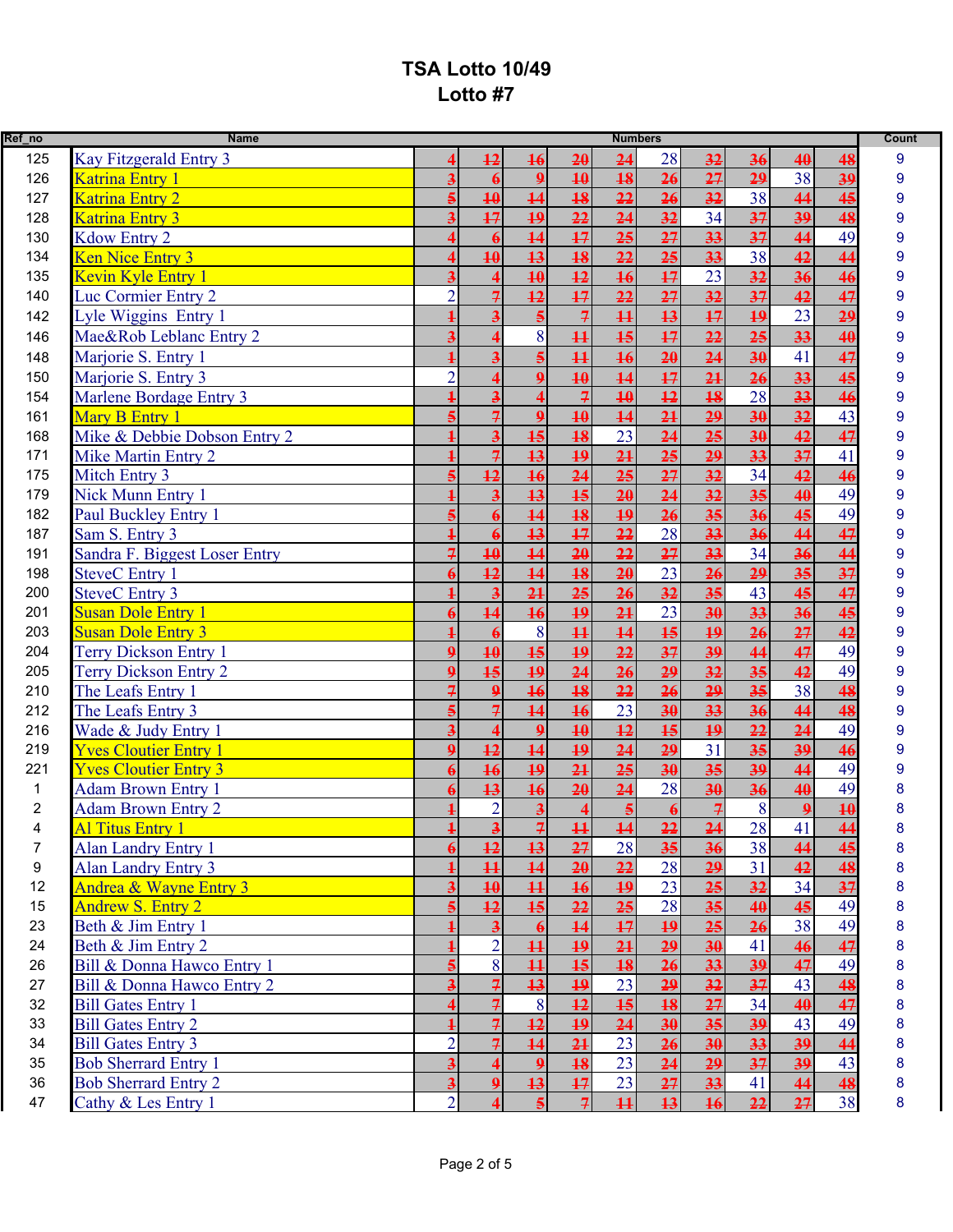| Ref_no | <b>Name</b>                     |                          |                          |                          |                          | <b>Numbers</b>          |                 |                 |                 |                 |         | Count |
|--------|---------------------------------|--------------------------|--------------------------|--------------------------|--------------------------|-------------------------|-----------------|-----------------|-----------------|-----------------|---------|-------|
| 49     | Cathy & Les Entry 3             | $\overline{2}$           |                          | 7                        | $\overline{11}$          | 14                      | 2 <sub>1</sub>  | 27              | 29              | 36              | 49      | 8     |
| 50     | Char C Entry 1                  |                          |                          | $\boldsymbol{9}$         | $\overline{12}$          | $\overline{23}$         | $\overline{27}$ | 33              | $\overline{37}$ | 41              | 48      | 8     |
| 52     | Char C Entry 3                  |                          | $\overline{z}$           | 8                        | 16                       | 18                      | $\overline{24}$ | 29              | 33              | 41              | 44      | 8     |
| 55     | Charlie G Entry 3               |                          | $\overline{10}$          | 13                       | $\overline{22}$          | $\overline{30}$         | $\overline{31}$ | $\overline{38}$ | 44              | 45              | 47      | 8     |
| 59     | Danny Armstrong Entry 1         |                          | $\overline{12}$          | 13                       | 23                       | 24                      | 30              | 33              | 39              | 46              | 49      | 8     |
| 61     | Danny Armstrong Entry 3         |                          | $\overline{\mathbf{4}}$  | 40                       | $\overline{15}$          | 17                      | 28              | 35              | 37              | 44              | 49      | 8     |
| 64     | Debbie Ferguson Entry 3         |                          | 8                        | 15                       | 17                       | 25                      | 28              | 36              | 39              | 42              | 45      | 8     |
| 65     | Doreen Tait Entry 1             |                          | $\overline{\mathbf{3}}$  |                          | 13                       | 14                      | 23              | 32              | 35              | 43              | 47      | 8     |
| 69     | <b>Elaine Mazerolle Entry 2</b> | $\overline{2}$           |                          | $\overline{z}$           | $\overline{12}$          | $\overline{18}$         | $\overline{25}$ | $\overline{26}$ | 38              | 42              | 48      | 8     |
| 72     | <b>Elaine Tilley Entry 2</b>    |                          | $\overline{7}$           | 8                        | $\boldsymbol{9}$         | $\overline{11}$         | 29              | 36              | 39              | 47              | 49      | 8     |
| 73     | <b>Elaine Tilley Entry 3</b>    |                          | 18                       | 19                       | $\overline{20}$          | $\overline{30}$         | 31              | 34              | $\overline{35}$ | 47              | 48      | 8     |
| 80     | France Isabelle Entry 1         |                          | $\overline{\mathcal{F}}$ | $\overline{11}$          | $\overline{14}$          | 21                      | 25              | 28              | 31              | 36              | 44      | 8     |
| 83     | <b>Freeze Entry 1</b>           |                          |                          | $\overline{\mathcal{F}}$ | 8                        | 10                      | 19              | $\overline{25}$ | $\overline{29}$ | 41              | 46      | 8     |
| 88     | <b>Gail Samaan Entry 3</b>      |                          |                          | 15                       | $\overline{18}$          | 25                      | 27              | $\overline{31}$ | $\overline{33}$ | 40              | 43      | 8     |
| 89     | <b>Gerry F Entry 1</b>          | $\mathfrak{D}$           | $\overline{10}$          | 14                       | 17                       | $\overline{24}$         | 27              | 28              | 29              | 39              | 45      | 8     |
| 93     | <b>Harry M Entry 2</b>          |                          |                          | 8                        | $\overline{12}$          | $\overline{15}$         | $\overline{18}$ | $\overline{23}$ | 36              | 42              | 47      | 8     |
| 98     | Holysmoke 1                     |                          | 8                        | 17                       | $\overline{19}$          | 22                      | 25              | 33              | 37              | 45              | 49      | 8     |
| 103    | Iain & Helen-Louise Entry 3     | $\overline{20}$          | 21                       | $\overline{22}$          | 23                       | 24                      | $\overline{25}$ | 26              | 27              | 28              | 29      | 8     |
| 104    | <b>Ian MacKenzie</b>            |                          |                          | $\overline{7}$           | $\overline{12}$          | $\overline{15}$         | $\overline{22}$ | $\overline{34}$ | 40              | 46              | 49      | 8     |
| 107    | <b>Jane A Entry 3</b>           |                          | $\overline{7}$           | 12                       | 17                       | 20                      | 23              | 33              | 38              | 40              | 47      | 8     |
| 108    | Jane Buck Entry 1               | $\overline{2}$           |                          | $\overline{12}$          | $\overline{20}$          | $\overline{23}$         | $\overline{30}$ | $\overline{32}$ | $\overline{36}$ | $\overline{39}$ | 46      | 8     |
| 113    | Janice Monteith Entry 3         |                          |                          | $\overline{11}$          | 15                       | 2 <sub>1</sub>          | 25              | 31              | 35              | 41              | 45      | 8     |
| 116    | Jill & David Logan Entry 3      | $\overline{2}$           |                          | 13                       | $\overline{19}$          | 25                      | 26              | $\overline{29}$ | 34              | 44              | 47      | 8     |
| 121    | Jon Entry 2                     |                          | $\overline{\mathbf{3}}$  | $\overline{5}$           | $\overline{\mathcal{F}}$ | $\overline{15}$         | $\overline{19}$ | $\overline{25}$ | 31              | 37              | 49      | 8     |
| 124    | Kay Fitzgerald Entry 2          |                          | $\overline{10}$          | 14                       | $\overline{18}$          | 22                      | 26              | 30              | 34              | 38              | 42      | 8     |
| 129    | Kdow Entry 1                    |                          |                          | 40                       | 18                       | $\overline{21}$         | 28              | 30              | 36              | 39              | 43      | 8     |
| 131    | Kdow Entry 3                    | $\overline{2}$           | $\Omega$                 | 12                       | $\overline{19}$          | 25                      | 27              | 34              | 36              | 45              | 47      | 8     |
| 133    | Ken Nice Entry 2                |                          | $\overline{\mathcal{F}}$ | $\mathbf{Q}$             | 14                       | 23                      | $\overline{27}$ | 32              | 38              | 42              | 45      | 8     |
| 139    | Luc Cormier Entry 1             |                          |                          | $\overline{11}$          | 16                       | $\overline{21}$         | $\overline{26}$ | $\overline{31}$ | 36              | 41              | 46      | 8     |
| 144    | Lyle Wiggins Entry 3            |                          | $\overline{2}$           |                          | $\overline{\mathbf{5}}$  | $\boldsymbol{9}$        | 19              | 28              | 32              | 36              | 40      | 8     |
| 151    | <b>Mark Beaton Entry</b>        |                          | $\overline{10}$          | $\overline{11}$          | $\overline{12}$          | 13                      | $\overline{15}$ | 18              | $\overline{24}$ | 31              | 49      | 8     |
| 153    | Marlene Bordage Entry 2         |                          | $\overline{\mathcal{F}}$ | 8                        | 22                       | 27                      | 33              | 35              | 41              | 44              | 47      | 8     |
| 156    | Marlene Vaughan Entry 2         |                          | 13                       | 17                       | 20                       | 23                      | 30              | 33              | 36              | 41              | 47      | 8     |
| 157    | <b>Marlene Vaughan Entry 3</b>  | $\overline{\mathcal{F}}$ | 40                       | $\overline{15}$          | 18                       | 23                      | $\overline{30}$ | 35              | 38              | 45              | 48      |       |
| 158    | Martha Entry 1                  | $\mathbf{1}$             | $\overline{2}$           | $\overline{a}$           | $\overline{\mathbf{4}}$  | $\overline{\mathbf{5}}$ | $\overline{a}$  | $\overline{z}$  | $\vert 8 \vert$ | $\Omega$        | 10<br>ш |       |
| 159    | Martha Entry 2                  | $\overline{\mathbf{3}}$  | 8                        | $\overline{11}$          | $\overline{17}$          | 21                      | 27              | 32              | 39              | 41              | 47      | 8     |
| 170    | Mike Martin Entry 1             | $\overline{11}$          | $\overline{12}$          | $\overline{14}$          | 21                       | 24                      | 25              | 28              | 39              | 41              | 47      | 8     |
| 174    | Mitch Entry 2                   | $\overline{2}$           |                          | $\mathbf{Q}$             | 13                       | 18                      | 23              | 29              | 33              | 44              | 47      | 8     |
| 176    | <b>Nancy P Entry 1</b>          |                          | 13                       | 18                       | 26                       | 28                      | 30              | 36              | 41              | 45              | 47      | 8     |
| 177    | <b>Nancy P Entry 2</b>          |                          | $\mathbf{Q}$             | $\overline{14}$          | $\overline{19}$          | 24                      | 29              | 33              | 38              | 43              | 48      | 8     |
| 183    | Paul Buckley Entry 2            |                          | $\overline{z}$           | 13                       | $\overline{14}$          | $\overline{20}$         | 21              | 27              | 28              | 34              | 35      | 8     |
| 185    | Sam S. Entry 1                  |                          |                          | $\mathbf{9}$             | $\overline{11}$          | 20                      | 23              | 32              | 39              | 43              | 48      | 8     |
| 188    | Sandra F. Entry 1               | $\overline{2}$           |                          | 8                        | $\mathbf{9}$             | 10                      | 12              | 15              | 18              | 20              | 45      | 8     |
| 190    | Sandra F. Entry 3               |                          | $\overline{\mathbf{3}}$  |                          | $\overline{7}$           | $\overline{17}$         | 23              | 28              | 30              | 45              | 47      | 8     |
| 192    | <b>Shirley Entry 1</b>          |                          | $\overline{\mathcal{F}}$ | $\overline{12}$          | 17                       | 25                      | 29              | 34              | 41              | 44              | 47      | 8     |
| 194    | <b>Shirley Entry 3</b>          |                          | 8                        | $\overline{13}$          | 18                       | 22                      | 26              | 31              | 36              | 42              | 48      | 8     |
| 196    | <b>Steve T Entry 2</b>          | $\overline{2}$           |                          | 40                       | 15                       | 18                      | 22              | 27              | 30              | 35              | 38      | 8     |
| 202    | <b>Susan Dole Entry 2</b>       | 8                        | 12                       | 15                       | 19                       | 20                      | 21              | 26              | 27              | 31              | 33      | 8     |
| 208    | The Gambler Entry 2             | 13                       | $\overline{15}$          | 19                       | 24                       | 29                      | 34              | 36              | 43              | 47              | 48      | 8     |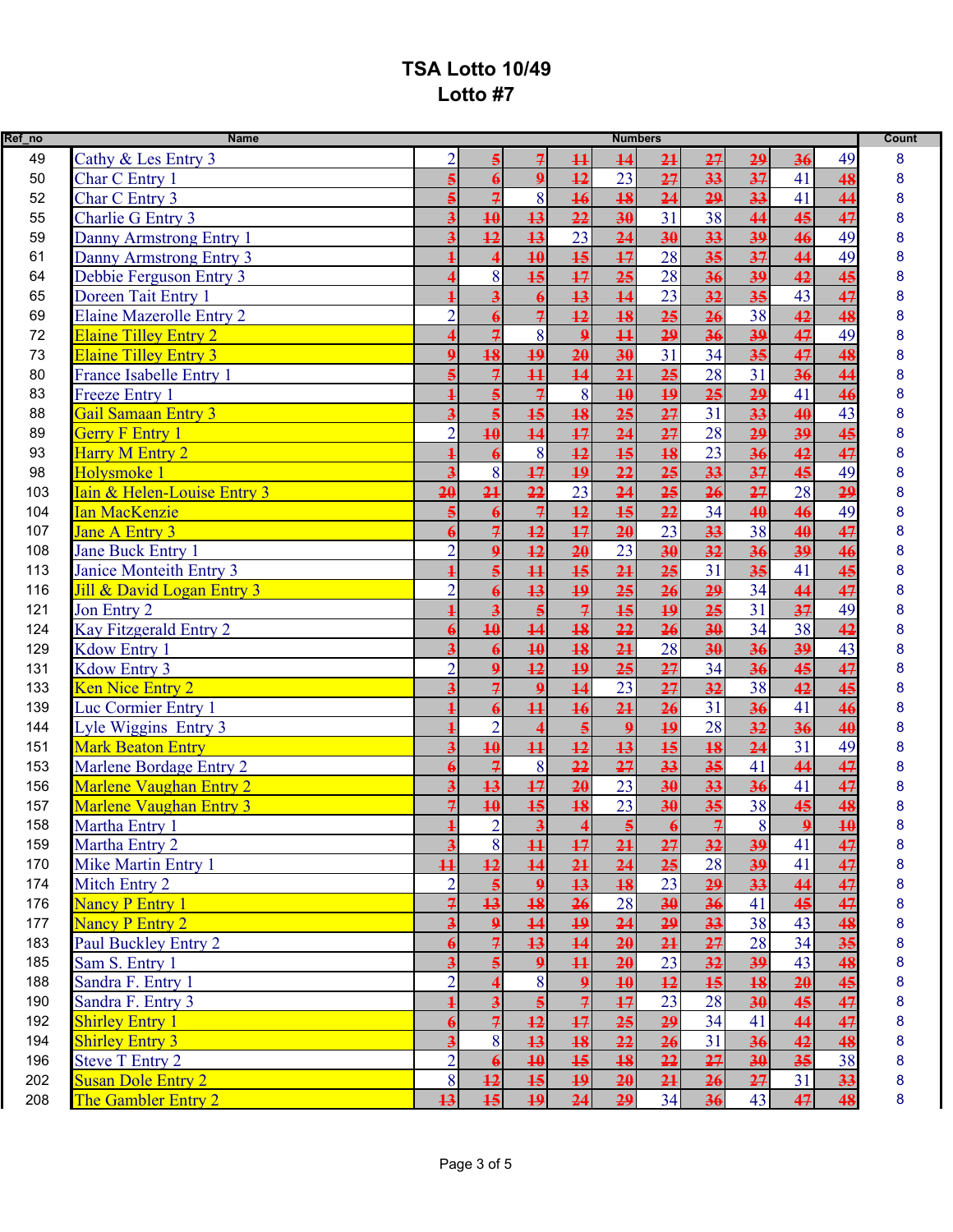| Ref_no | <b>Name</b>                     |                 |                         |                         |                       | <b>Numbers</b>  |                 |                 |                 |                 |                 | <b>Count</b>   |
|--------|---------------------------------|-----------------|-------------------------|-------------------------|-----------------------|-----------------|-----------------|-----------------|-----------------|-----------------|-----------------|----------------|
| 220    | <b>Yves Cloutier Entry 2</b>    |                 | 8                       | 14                      | $\overline{19}$       | 23              | 29              | 33              | 37              | 42              | 46              | 8              |
| 6      | <b>Al Titus Entry 3</b>         | $\overline{2}$  | $\overline{z}$          | 12                      | 22                    | 24              | 29              | 34              | 39              | 44              | 49              |                |
| 11     | Andrea & Wayne Entry 2          | $\overline{14}$ | $\overline{17}$         | 26                      | 28                    | 30              | 31              | 38              | 40              | 44              | 48              | $\overline{7}$ |
| 14     | <b>Andrew S. Entry 1</b>        |                 | $\mathbf{Q}$            | 16                      | 18                    | $\overline{19}$ | 24              | $\overline{31}$ | 38              | 41              | 47              | 7              |
| 16     | Andrew S. Entry 3               | $\overline{2}$  | $\overline{5}$          | 12                      | 16                    | $\overline{19}$ | 24              | 34              | 41              | 44              | 48              |                |
| 18     | <b>Arthur Landry Entry 2</b>    |                 | $\overline{7}$          | 18                      | 23                    | 24              | 27              | 30              | $\overline{32}$ | 34              | 43              |                |
| 20     | Ben & Kathy Entry 1             |                 | 8                       | 17                      | 19                    | 2 <sub>1</sub>  | 24              | 28              | 40              | 44              | 49              |                |
| 21     | Ben & Kathy Entry 2             | $\overline{2}$  | 8                       | 12                      | 13                    | 17              | 19              | 2 <sub>1</sub>  | 27              | 30              | 34              |                |
| 29     | <b>Bill A Entry 1</b>           | $\overline{17}$ | $\overline{24}$         | 28                      | 32                    | 34              | 37              | 42              | 43              | 45              | 48              |                |
| 38     | Carol Spencer Entry 1           | $\overline{2}$  | $\overline{\mathbf{3}}$ | 7                       | $\overline{14}$       | 16              | 23              | 28              | 35              | 40              | 42              |                |
| 39     | <b>Carol Spencer Entry 2</b>    |                 | 8                       | 12                      | $\overline{24}$       | $\overline{27}$ | $\overline{32}$ | $\overline{39}$ | 43              | 44              | 49              |                |
| 42     | <b>Carter Laing Entry 2</b>     | 22              | 27                      | 30                      | 31                    | 33              | 34              | 38              | 40              | 42              | 46              |                |
| 46     | <b>CAS Entry 3</b>              |                 | $\overline{z}$          | 10                      | $\overline{14}$       | 19              | 23              | 28              | 34              | 40              | 44              |                |
| 51     | Char C Entry 2                  |                 | $\overline{11}$         | 13                      | 17                    | $\overline{22}$ | 28              | $\overline{34}$ | 37              | 42              | 49              |                |
| 53     | Charlie G Entry 1               | $\overline{2}$  | $\mathbf{Q}$            | 40                      | 16                    | 18              | 2 <sub>1</sub>  | 23              | 37              | 38              | 42              |                |
| 54     | <b>Charlie G Entry 2</b>        |                 | $\boldsymbol{9}$        | $\overline{11}$         | 20                    | 23              | 27              | 31              | 39              | 43              | 47              |                |
| 63     | Debbie Ferguson Entry 2         | $\overline{2}$  | $\overline{\mathbf{3}}$ | $\overline{\mathbf{5}}$ | $\boldsymbol{\theta}$ | 22              | 27              | 29              | 35              | 38              | 49              |                |
| 66     | Doreen Tait Entry 2             | $\overline{2}$  | 8                       | 12                      | $\overline{20}$       | 26              | 34              | 36              | 40              | 42              | 48              |                |
| 70     | <b>Elaine Mazerolle Entry 3</b> | 8               | 14                      | 15                      | $\overline{19}$       | 23              | 25              | 33              | 34              | 36              | 40              |                |
| 77     | Fernand P Entry 1               | $\overline{2}$  | $\overline{\mathbf{3}}$ | $\Omega$                | $\overline{15}$       | 22              | 25              | 28              | 32              | 38              | 48              |                |
| 82     | France Isabelle Entry 3         |                 | 8                       | 40                      | 20                    | $\overline{26}$ | 28              | $\overline{35}$ | 39              | 44              | 49              |                |
| 84     | Freeze Entry 2                  |                 | $\overline{7}$          | $\overline{11}$         | 23                    | 28              | 32              | 34              | 39              | 42              | 47              |                |
| 86     | Gail Samaan Entry 1             |                 |                         | 8                       | $\overline{9}$        | $\overline{10}$ | 13              | $\overline{24}$ | $\overline{27}$ | 31              | 38              | 7              |
| 87     | <b>Gail Samaan Entry 2</b>      |                 | $\overline{10}$         | $\overline{11}$         | $\overline{14}$       | $\overline{18}$ | 28              | $\overline{31}$ | $\overline{39}$ | 42              | 49              | 7              |
| 90     | <b>Gerry F Entry 2</b>          |                 | 8                       | $\overline{11}$         | 27                    | $\overline{30}$ | 32              | 38              | 40              | 43              | 48              |                |
| 96     | Heidi Entry 2                   |                 |                         | 8                       | $\overline{11}$       | 14              | 20              | 25              | 31              | 32              | 34              |                |
| 99     | Holysmoke 2                     |                 | $\overline{7}$          | 13                      | $\overline{19}$       | 22              | 23              | 29              | 37              | 43              | 49              |                |
| 100    | Holysmoke 3                     | $\overline{2}$  |                         | $\overline{z}$          | 19                    | 22              | 25              | 32              | 38              | 41              | 44              |                |
| 101    | Iain & Helen-Louise Entry 1     | 30              | 31                      | $\overline{32}$         | 33                    | 34              | $\overline{35}$ | 36              | $\overline{37}$ | $\overline{38}$ | 39              |                |
| 102    | Iain & Helen-Louise Entry 2     | 40              | 41                      | 42                      | 43                    | 44              | 4 <sub>5</sub>  | 46              | 47              | 48              | 49              |                |
| 106    | <b>Jane A Entry 2</b>           |                 |                         | $\mathbf{Q}$            | $\overline{13}$       | 25              | $\overline{29}$ | 31              | 37              | 41              | 46              |                |
| 115    | Jill & David Logan Entry 2      | $\overline{2}$  | $\mathbf{Q}$            | $\overline{11}$         | 13                    | 15              | 22              | $\overline{29}$ | 39              | 41              | 49              |                |
| 117    | <b>Joel Fitzpatrick Entry 1</b> | $\overline{2}$  | $\boldsymbol{9}$        | 14                      | $\overline{15}$       | $\overline{25}$ | 31              | 36              | 38              | 42              | 48              |                |
| 119    | <b>Joel Fitzpatrick Entry 3</b> | $\mathbf{Q}$    | $\overline{14}$         | 15                      | 25                    | 28              | 29              | 40              | 42              | 43              | 49              |                |
| 123    | Kay Fitzgerald Entry 1          | $\overline{7}$  | $\overline{11}$         | $\overline{19}$         | 23                    | 27              | 31              | 35              | 39              | 43              | 47              |                |
| 132    | Ken Nice Entry 1                | $\overline{2}$  | 8                       | $\overline{12}$         | 15                    | $\overline{19}$ | $\overline{25}$ | 32              | 38              | 42              | 47              | 7              |
| 136    | Kevin Kyle Entry 2              | $\overline{19}$ | 23                      | 30                      | 34                    | 39              | 42              | 43              | 44              | 45              | 46              | 7              |
| 137    | Kevin Kyle Entry 3              | $\overline{2}$  |                         |                         | 8                     | $\overline{10}$ | 12              | $\overline{14}$ | 15              | 27              | 28              | 7              |
| 138    | Lana Mouland                    |                 | 8                       | $\overline{11}$         | 30                    | $\overline{33}$ | 34              | 37              | 41              | 42              | 44              | 7              |
| 147    | Mae&Rob Leblanc Entry 3         |                 |                         | 12                      | 19                    | 28              | 30              | 36              | 41              | 45              | 49              | 7              |
| 149    | Marjorie S. Entry 2             |                 |                         | 12                      | 18                    | 23              | 33              | 39              | 40              | 43              | 49              | 7              |
| 160    | Martha Entry 3                  |                 | $\overline{7}$          | $\overline{11}$         | $\overline{19}$       | 23              | 29              | 31              | 37              | 42              | 43              | 7              |
| 163    | Mary B Entry 3                  |                 | $\overline{12}$         | 15                      | 17                    | 22              | 25              | 31              | 34              | 37              | 49              |                |
| 164    | Mary Fitzpatrick Entry 1        |                 |                         | 15                      | 20                    | 21              | 23              | 33              | 38              | 41              | 44              | 7              |
| 165    | Mary Fitzpatrick Entry 2        | $\overline{2}$  | $\Omega$                | $\overline{11}$         | 31                    | $\overline{32}$ | $\overline{33}$ | 34              | $\overline{35}$ | 36              | $\overline{37}$ | 7              |
| 166    | Mary Fitzpatrick Entry 3        |                 |                         | 17                      | 23                    | 27              | $\overline{30}$ | 41              | 42              | 43              | 45              | 7              |
| 169    | Mike & Debbie Dobson Entry 3    |                 | $\overline{2}$          |                         | $\overline{z}$        | 8               | $\overline{12}$ | 22              | $\overline{30}$ | 43              | 45              | $\overline{7}$ |
| 172    | Mike Martin Entry 3             | $\overline{2}$  | $\overline{10}$         | 19                      | 23                    | 27              | 36              | 38              | 39              | 40              | 42              | 7              |
| 189    | Sandra F. Entry 2               |                 |                         | $\overline{z}$          | 8                     | 10              | 15              | 17              | 23              | 43              | 45              | $\overline{7}$ |
|        |                                 |                 |                         |                         |                       |                 |                 |                 |                 |                 |                 |                |